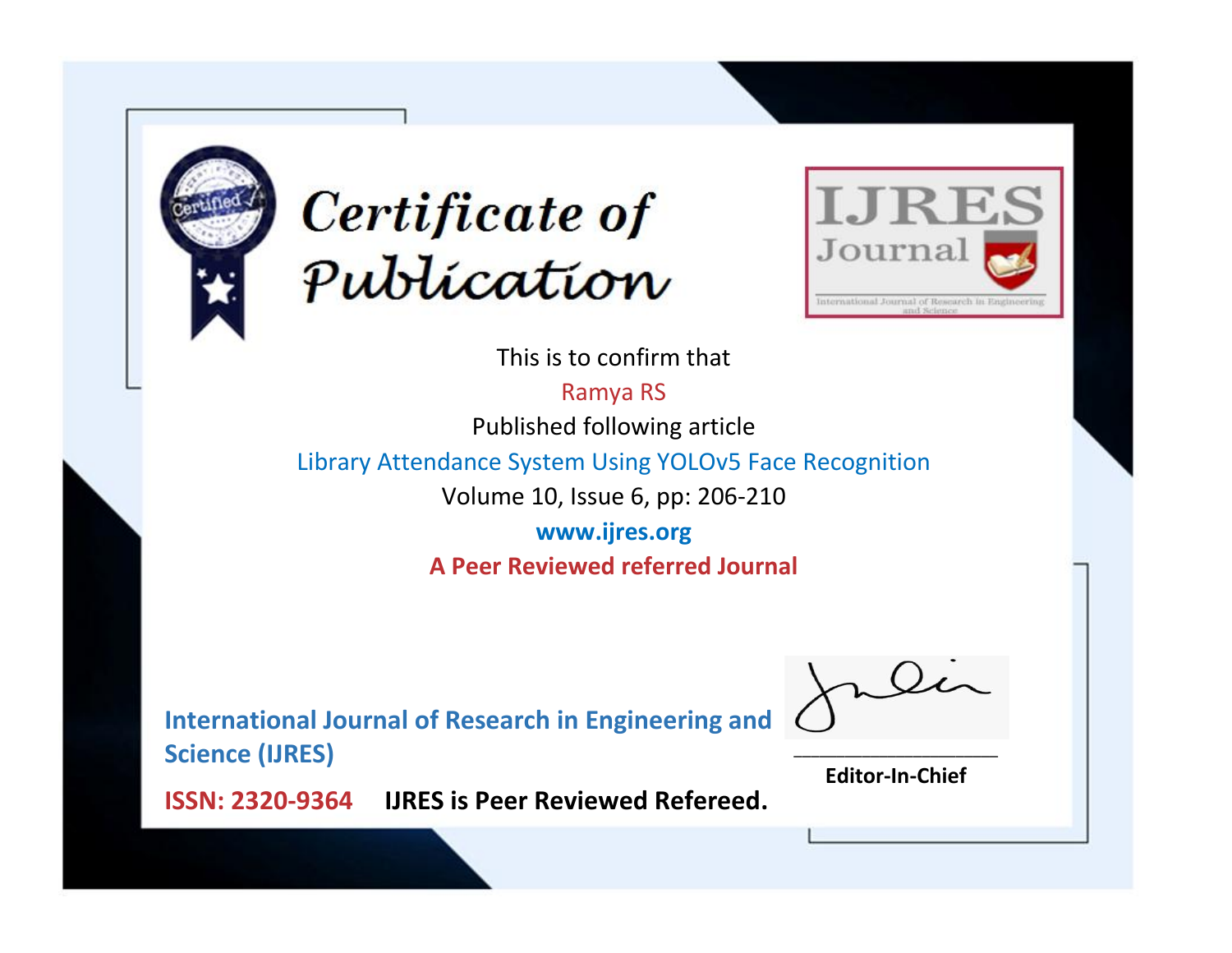



This is to confirm that

Arulkumar P

Published following article

Library Attendance System Using YOLOv5 Face Recognition

Volume 10, Issue 6, pp: 206-210

**www.ijres.org A Peer Reviewed referred Journal**

**International Journal of Research in Engineering and Science (IJRES)**

\_\_\_\_\_\_\_\_\_\_\_\_\_\_\_\_\_\_\_\_\_\_\_\_ **Editor-In-Chief**

**Journal.**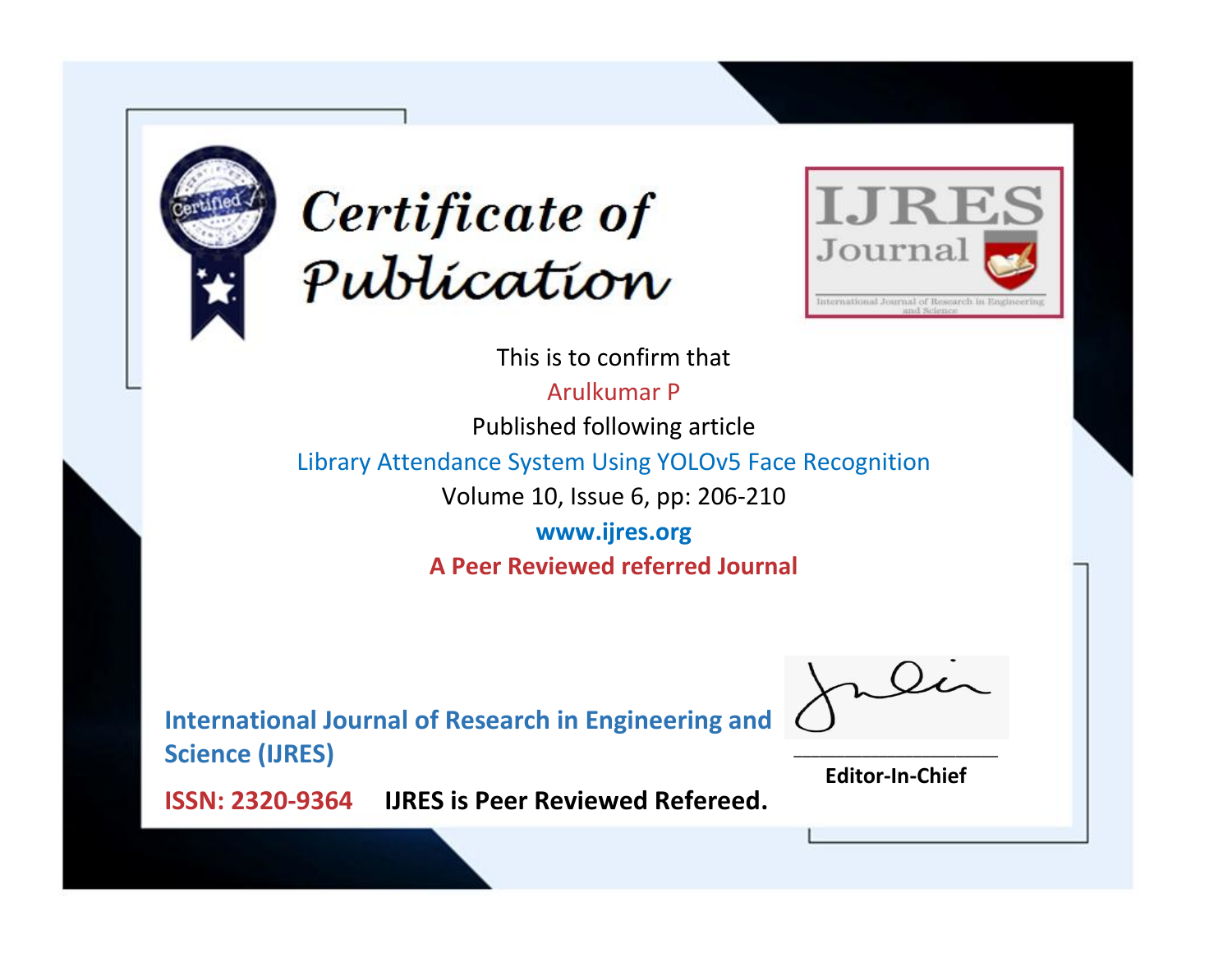



This is to confirm that

Baskar AS

Published following article

Library Attendance System Using YOLOv5 Face Recognition

Volume 10, Issue 6, pp: 206-210

**www.ijres.org A Peer Reviewed referred Journal**

**International Journal of Research in Engineering and Science (IJRES)**

\_\_\_\_\_\_\_\_\_\_\_\_\_\_\_\_\_\_\_\_\_\_\_\_ **Editor-In-Chief**

**Journal.**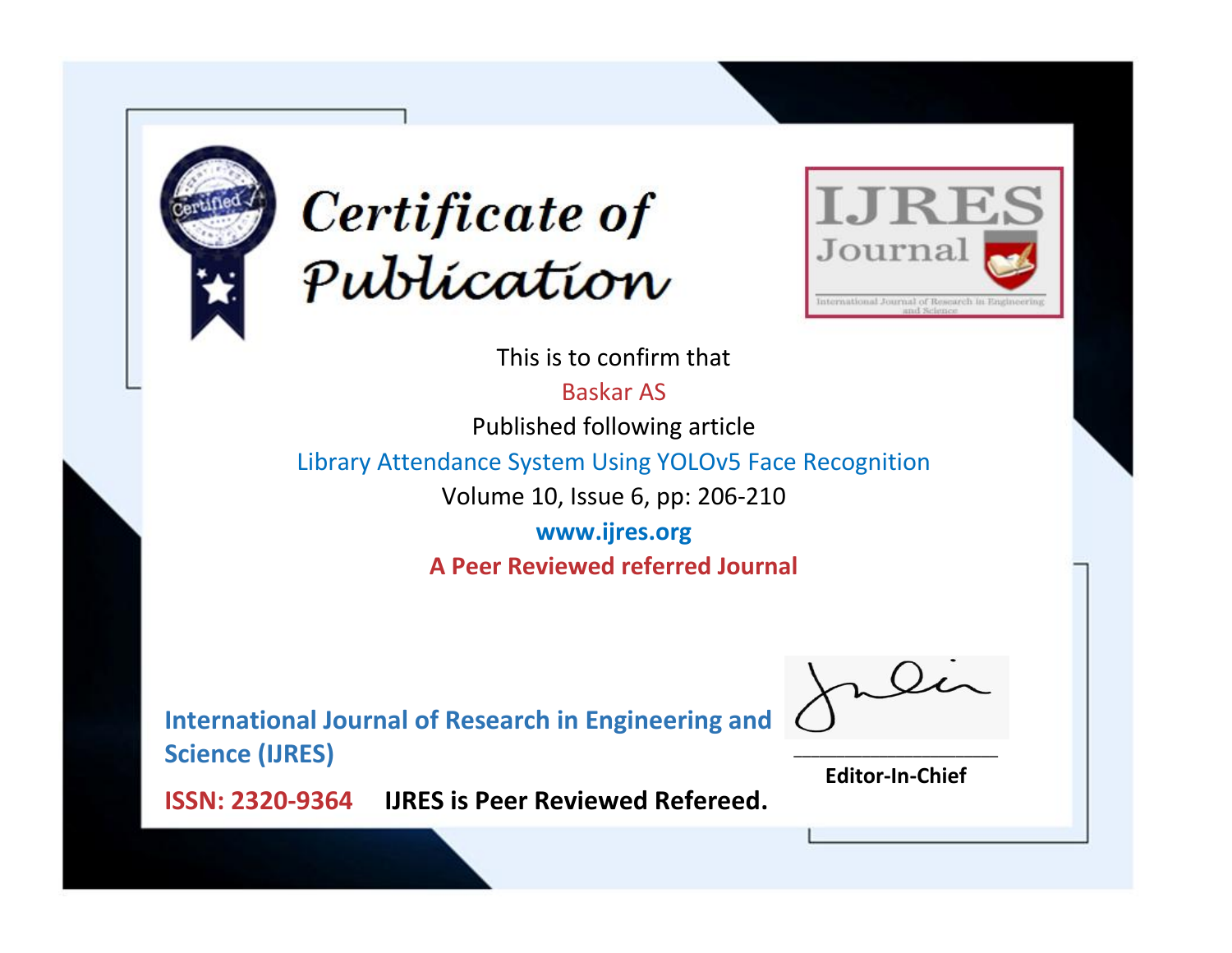



This is to confirm that

Dineshbabu V

Published following article

Library Attendance System Using YOLOv5 Face Recognition

Volume 10, Issue 6, pp: 206-210

**www.ijres.org A Peer Reviewed referred Journal**

**International Journal of Research in Engineering and Science (IJRES)**

\_\_\_\_\_\_\_\_\_\_\_\_\_\_\_\_\_\_\_\_\_\_\_\_ **Editor-In-Chief**

**Journal.**